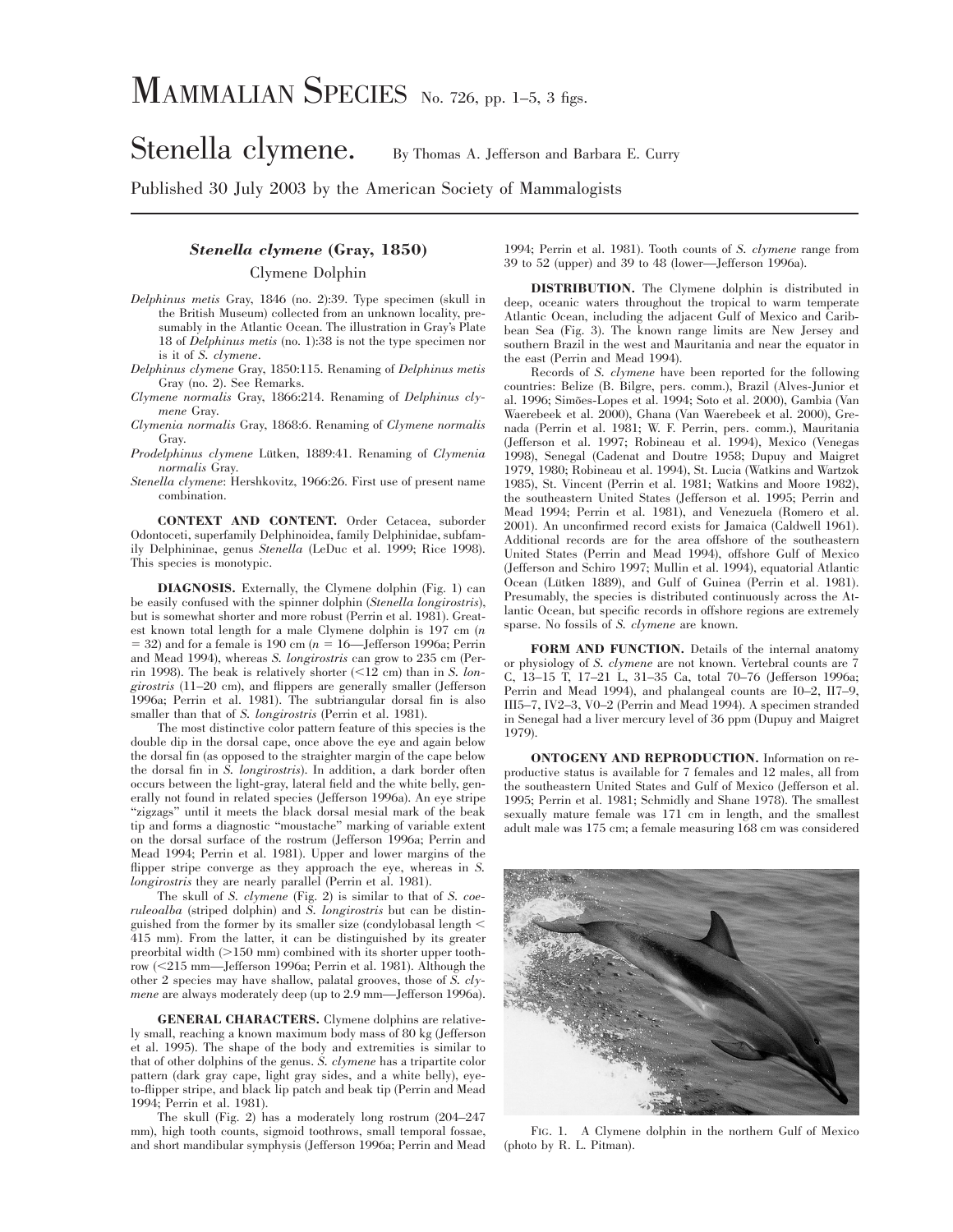

FIG. 2. Skull of *Stenella clymene*: dorsal, ventral, and lateral views of cranium and lateral view of mandible of a specimen from the Gulf of Mexico (Texas Cooperative Wildlife Collection, Texas A&M University 50934). Condylobasal length (greatest length of  $skull$ ) = 388 mm.

immature (Perrin et al. 1981). Three fetuses measured 46.5, 58, and 5.7 cm (Jefferson et al. 1995).

**ECOLOGY.** *Stenella clymene* is a tropical species that occasionally moves into warm temperate waters but prefers deep, oceanic waters (Davis et al. 2002). In the Gulf of Mexico, sightings have mostly been well past the 100-m isobath (Davis et al. 2002; Hansen et al. 1996; Mullin and Hoggard 2000; Mullin et al. 1994). Clymene dolphins are present year-round in the Gulf and are probably not migratory, but seasonal shifts in abundance occur (Jefferson et al. 1995; Mullin and Hoggard 2000).

Based on the stomach contents of a single animal stranded in New Jersey, which contained several squid beaks and fish otoliths from the families Myctophidae, Argentinidae, and Bregmacerotidae, Clymene dolphins feed mostly at night or in mesopelagic waters (Perrin and Mead 1994; Perrin et al. 1981). Clymene dolphins also feed on small (10–15 cm) schooling fish near the surface off the Texas coast (Fertl et al. 1997).

Although uncommon, associations with other species of dolphins occur. Mixed schools with spinner dolphins are known from Florida and the Caribbean (Jefferson et al. 1995; Watkins and Moore 1982). Small groups of 1–10 Clymene dolphins reportedly swam in close association with schools of spinner dolphins around St. Vincent in the Caribbean (Watkins and Moore 1982). In this sighting, the Clymene dolphins clustered together and did not spin in the air. Associations with tuna (*Neothunnus albacora*) occur off West Africa (Cadenat and Doutre 1958).

Sharks may attack Clymene dolphins, as evidenced by a probable shark bite on a dolphin stranded in Texas (Jefferson et al. 1995). An aggressive interaction was observed between sharks and



FIG. 3. Presumed distribution of *Stenella clymene* in the Atlantic Ocean and adjacent waters, showing approximate locations of stranding, sighting, and capture records (modified from Perrin and Mead 1994). The question mark represents several skulls of unknown locality in the British Museum, London.

possible Clymene dolphins in the Gulf of Mexico, involving apparent cooperative behavior by the dolphins, including defense of the young (Springer 1967). Cookie-cutter shark (*Isistius*) bites, and bite scars are common on stranded Clymene dolphins and are also frequently observed on live animals at sea (Jefferson et al. 1995; Mullin et al. 1994; Perrin et al. 1981).

External parasites of *S. clymene* include barnacles (probably *Xenobalanus*) on the flippers and flukes and whale lice (*Syncyamus pseudorcae*) in lesions and body grooves (Jefferson et al. 1995). In the Caribbean, a remora (probably *Remilegia australis*) occurred on a dolphin, which based on the description, was probably *S. clymene* (Caldwell 1961).

Internal parasites include *Phyllobothrium* in the blubber of the urogenital region; *Halocercus* in the bronchioles and lungs; *Monorygma* in the peritoneum and abdominal muscle; *Nasitrema* in the cranial sinuses and brainstem; *Pharurus* in the respiratory system; and various unidentified worms in the feces, stomach, respiratory system, and mammaries (Jefferson et al. 1995; Schmidly and Shane 1978). Parasites (*Pharurus* and *Nasitrema*) have been implicated in the deaths of stranded dolphins. Bronchopneumonia, emphysema, stomach ulcers, terminal pulmonary edema, and verminous pneumonia have been documented in this species (Jefferson et al. 1995).

Only 2 specimens have been aged. Both were adult females stranded in Texas and were 15 and 16 years old (Jefferson et al. 1995). Clymene dolphins have not been live-captured for captive display, although several dolphins that were stranded alive have been taken to holding tanks for short periods before being released or dying (Caldwell and Caldwell 1975; Jefferson et al. 1995).

In the northwestern Gulf of Mexico, abundance has been estimated at 1,695 ( $CV = 0.37$ ) and 2,285 ( $CV = 0.61$ —Hansen et al. 1996; Jefferson 1996b). Abundance estimated for the entire northern Gulf of Mexico (U.S. portion), based on ship and aerial surveys conducted in 1996 and 1997, suggested that there were about 2,300 Clymene dolphins over the continental slope and an additional 10,100 in oceanic waters (Mullin and Hoggard 2000).

**BEHAVIOR.** Clymene dolphins are active bowriders, often approaching ships from many kilometers away (Mullin et al. 1994;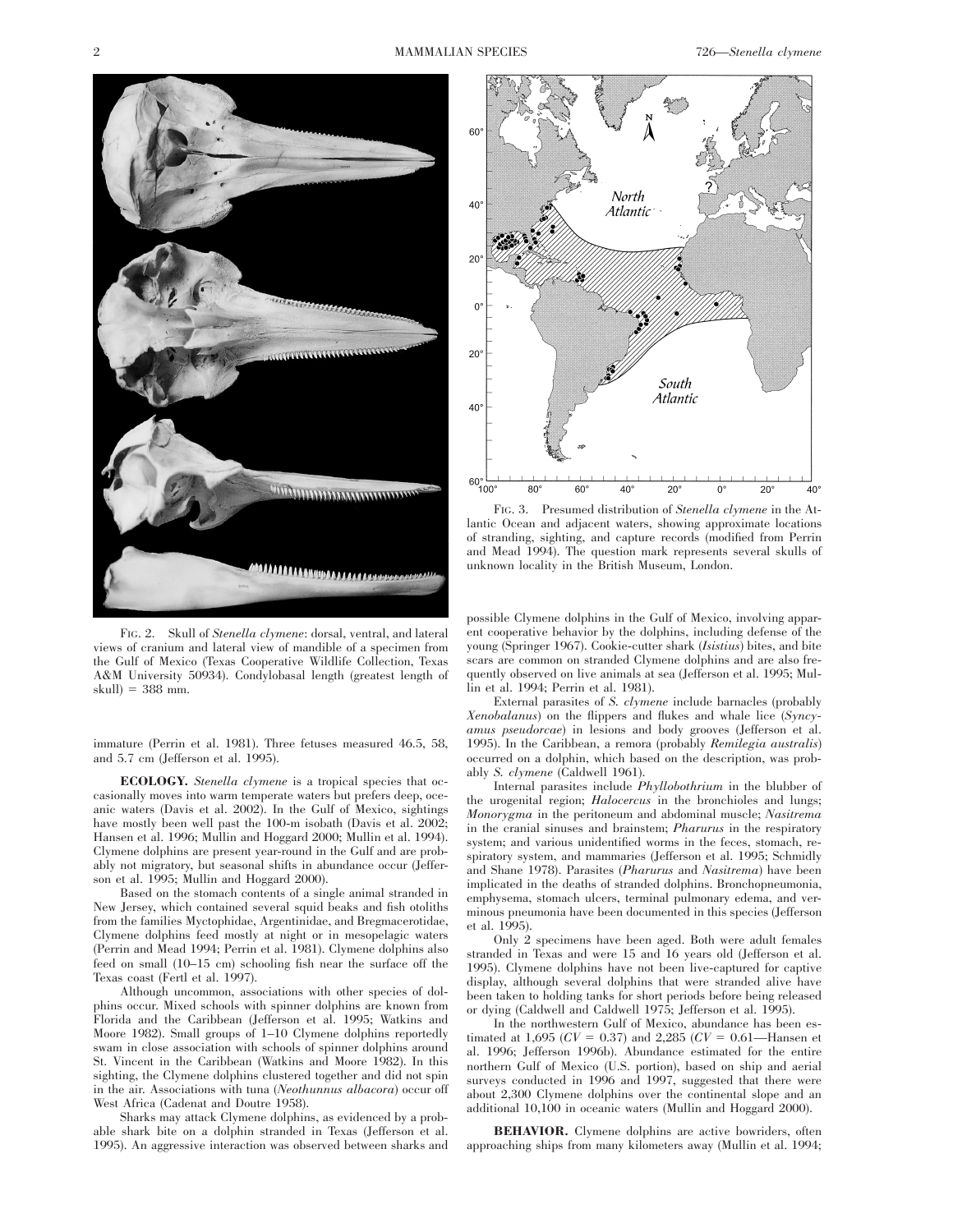Würsig et al. 1998). They display aerial behaviors, sometimes spinning on the long axis, with up to 3–4 revolutions in the air (Mullin et al. 1994). Clymene dolphins have also been observed playing with pieces of seaweed (*Sargassum*), catching it on their flippers and flukes while bowriding (Mullin et al. 1994). Both resting and traveling groups of Clymene dolphins are sensitive to disturbance by aircraft and appear to alter their behavior in response to the disturbance (Würsig et al. 1998). Cooperative feeding techniques are used to herd fish schools in the Gulf of Mexico (Fertl et al. 1997). Epimeletic behavior has been observed in dolphins, probably of this species (Springer 1967).

Most sightings of Clymene dolphins have been of groups of small to moderate size, generally <200 individuals (Fertl et al. 1997; Mullin et al. 1994; Perrin et al. 1981; Watkins et al. 1985). In the Gulf of Mexico, a mean school size of 41.6 dolphins  $\pm$  5.14 *SE* was calculated, based on 29 sightings (Mullin et al. 1994). Groups observed during surveys in the same general area were composed of 4–150 dolphins (Mullin and Hoggard 2000). Group size averaged 97.4  $\pm$  0.22 (*CV*) and 90.1  $\pm$  0.18 (*CV*) individuals, estimated from aircraft and vessels, respectively (Mullin and Hoggard 2000). Calves were observed in 45% of herds sighted in the offshore Gulf of Mexico (Mullin et al. 1994).

Based on information from mass strandings, this species may travel in schools that are segregated by age and sex (Perrin and Mead 1994). A school of Clymene dolphins that stranded in Louisiana consisted predominately of males (43 males, 2 females, and 1 unidentified). Similarly, in a Key West stranding, all 6 individuals were male. In the Gulf of Mexico, a school of 12 adult-size females, 4 males, and 4 juveniles or calves that stranded in the Florida Keys in 1992 may have been a ''nursery school'' (Jefferson et al. 1995).

Underwater vocalizations of the Clymene dolphin were 1st recorded in the early 1980s (Watkins and Wartzok 1985), but acoustic analyses were not published until recently. Sound energy of whistles recorded in the Gulf of Mexico was between 6.33 and 19.22 kHz, and the mean whistle duration was 0.61 s (Wang 1993). During acoustic surveys in the offshore Gulf of Mexico, Clymene dolphins were very vocal, and whistles ranged in frequency from 9.25 to 13.62 kHz, with a mean whistle duration of 0.41 s (Mullin et al. 1994; Norris et al. 2000).

**GENETICS.** The karyotype of *S. clymene*  $(2n = 44)$  has Cand G-banded patterns morphologically similar to those of the Atlantic spotted dolphin (*S. frontalis*—A<sup>rnason</sup> 1980). A portion of the cytochrome-*b* gene was sequenced for a study of phylogenetic relationships of members of the family Delphinidae, and among species of the genus *Stenella*, *S. clymene* was most closely related to *S. coeruleoalba* (LeDuc et al. 1999).

**CONSERVATION STATUS.** Virtually, nothing is known of the status of any Clymene dolphin population. Even the best-studied stock in the Gulf of Mexico is of uncertain status, although there is currently no evidence of any significant fishery interactions there (Waring et al. 2000). An abundance estimate of over 12,000 Clymene dolphins in the northern Gulf makes it unlikely that this population is threatened (Mullin and Hoggard 2000).

Incidental takes have been recorded in gillnets in Venezuela, where the meat is used for shark bait and human consumption (Romero et al. 1997), and in pelagic driftnets in Brazil (Zerbini and Kotas 1998). Clymene dolphins are probably killed in the tuna purse seine fishery in the eastern tropical Atlantic, which operates mostly in the Gulf of Guinea (Maigret 1981). The catch in this fishery is potentially quite large. The only known directed kills are in Senegal, where specimens are probably taken by harpoon (Cadenat and Doutre 1958), and in St. Vincent, where some Clymene dolphins are harpooned in a multispecies fishery for small cetaceans (R. V. Walker in Perrin et al. 1981).

**REMARKS.** Before *S. clymene* was redescribed by Perrin et al. (1981), many observers (e.g., Caldwell 1955; Caldwell and Caldwell 1975; Dupuy and Maigret 1979; Schmidly et al. 1972) apparently misidentified *S. clymene* as other species of long-beaked dolphins. Strandings of this species in the Gulf of Mexico have commonly been misidentified as *S. longirostris* and even as *S. frontalis* (Atlantic spotted dolphin—Schmidly et al. 1972). A group of several small dolphins sighted in Jamaican waters (Caldwell 1961) were probably *S. clymene*. Likewise, the "Senegal dolphin" of Mörzer Bruyns (1971) and Dupuy (1983) is probably this species (Perrin and Mead 1994).

In the early part of the 20th century, this species was generally relegated to the synonymies of other species (True 1889). The 1st indication that it might be a distinct species was made in a study on *S. attenuata* (Fraser 1950). He noticed that skulls of this species were smaller than those of *S. coeruleoalba* and that the temporal fossae were also smaller. Fraser quantified this, based on a small sample, in an unpublished, undated manuscript; however, *S. clymene* remained unrecognized as a separate species until its formal redescription by Perrin et al. (1981).

Confusion exists as to which date to cite for the name *S. clymene*. Gray (1846) has been cited by most recent authors (Jefferson 1996a: Perrin and Mead 1994; Simões-Lopes et al. 1994; Soto et al. 2000). Rice (1998), however, cited Gray (1850), although he did not explain why he did so. The confusion arises from an unusual situation in which the species was described in 1 year, but the name 1st appeared later. Gray (1846) originally described the species as *Delphinus metis*, but on the previous page he described another species also under the name *D. metis*, an obvious error. *D. metis* (no. 1) is now considered to be in the synonymy of *Tursiops truncatus* (Hershkovitz 1966). The 1st appearance of the name *D. clymene* was actually in Gray (1847) for ''the Clymene dolphin,'' but because no description was attached nor specimen designated, this name [*Delphinus clymene* (Gray, 1847)] is a nomen nudum. Gray (1850) later used *D. clymene* with an explanation that this was *D. metis* (no. 2) and not *D. metis* (no. 1) nor the figure cited for *D. metis* (no. 2) in Gray (1846). *D. clymene* as a nomen nudum was still available for use, but under the International Code of Zoological Nomenclature rules (1999), the species must be cited as *Stenella clymene* (Gray, 1850), although actually Gray described the species in 1846 and named it in 1847. An added and unresolved complication is that Gray (1846) and Gray (1847) each cites the other, so one or the other of the publication dates must be in question. The name and description of *D. clymene* may have actually been published in the same year, but this is moot, considering that they appeared in different documents. The operative publication is Gray (1850).

The origin of the name Clymene is controversial but may be derived from the Greek word *klymenos* meaning famous or notorious (Perrin and Mead 1994). However, Gray (1846) originally named the species the ''Metis'' (*D. metis*) and later changed the name to *D. clymene* (Gray 1847, 1850). Although he did not provide an explanation for either name, both Metis and Clymene were goddesses of Greek mythology, daughters of Oceanus and Tethys, and Gray (1846) often named dolphin species after mythical personalities (e.g., Asia, Electra, Doris, and Styx). Thus, Clymene is a proper noun and should be capitalized in the common name. Other common names used for the species include: short-snouted spinner dolphin, helmet dolphin, Senegal dolphin, delfín de yelmo (Spanish), delfín de Clymene (Spanish), dauphin Clyméné (French), golfinho de capacete (Portuguese), and golfinho de Clymene (Portuguese).

We thank R. L. Pitman for providing the photograph in Fig. 1, H. Orr for drafting Fig. 3, and D. Fertl and W. F. Perrin for reviewing earlier drafts of the manuscript. Perrin's help in sorting out the rather complicated taxonomic history of the species is also greatly appreciated.

## **LITERATURE CITED**

- ALVES-JUNIOR, T. T., F. J. C. AVILA, J. A. DE OLIVIERA, M. A. A. FURTADO-NETO, AND C. MONTIERO-NETO. 1996. Records of cetaceans in coastal waters off Ceara State, Brazil. Arquivos Ciencias Marina Fortaleza 30:79–92.
- ÁRNASON, Ú. 1980. C- and G-banded karyotypes of three delphinids: *Stenella clymene*, *Lagenorhynchus albirostris*, and *Phocoena phocoena*. Hereditas 92:179–187.
- CADENAT, J., AND M. DOUTRE. 1958. Notes sur les delphinidés ouest-africaines. I.—un *Prodelphinus*? indéterminé des cotes du Sénégal. Bulletin de l'Institut Francais d'Afrique Noire 20A:1483–1484.
- CALDWELL, D. K. 1955. Notes on the spotted dolphin, *Stenella plagiodon*, and the first record of the common dolphin, *Delphinus delphis*, in the Gulf of Mexico. Journal of Mammalogy 36:467–470.
- CALDWELL, D. K. 1961. Observations on an unidentified dolphin of the family Delphinidae in Jamaican waters. Caribbean Journal of Science 1:133–134.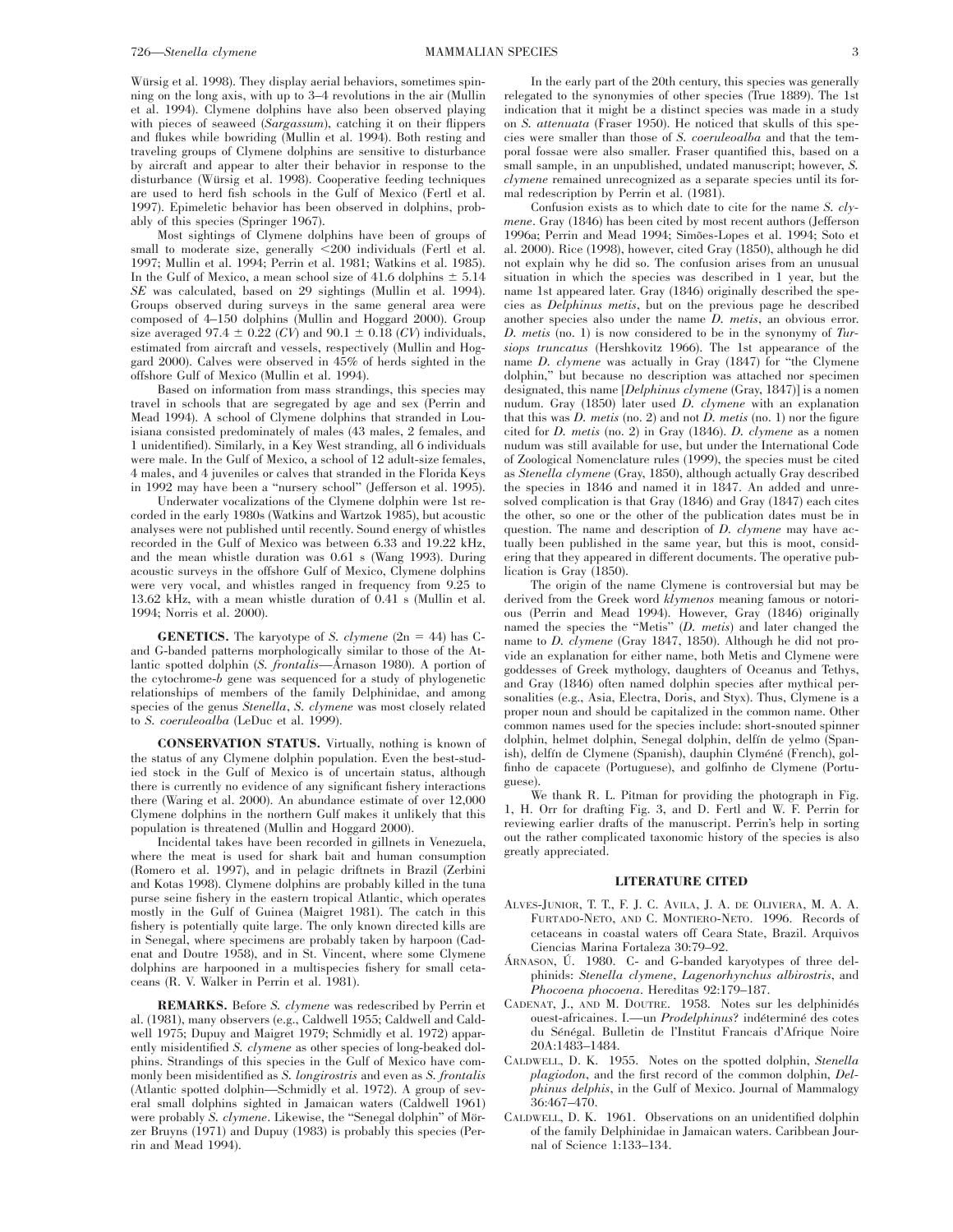- CALDWELL, D. K., AND M. C. CALDWELL. 1975. Pygmy killer whales and short-snouted spinner dolphins in Florida. Cetology 18:1–5.
- DAVIS, R. W., ET AL. 2002. Cetacean habitat in the northern oceanic Gulf of Mexico. Deep-Sea Research 49:121–142.
- DUPUY, A. R. 1983. Données complémentaires concernant le statut des mammiféres marins du Sénégal. Bulletin de l'Institut Fondamental d'Afrique Noire 45A:380–391.
- DUPUY, A. R., AND J. MAIGRET. 1979. Les mammiféres marins des cotes du Sénégal. 3. Observations signalées en 1978. Bulletin de l'Institut Fondamental d'Afrique Noire 41A:429–439.
- DUPUY, A. R., AND J. MAIGRET. 1980. Les mammiféres marins des cotes du Sénégal. 4. Observations signalées en 1979. Bulletin de l'Institut Fondamental d'Afrique Noire 42A:401–409.
- FERTL, D., A. J. SCHIRO, AND D. PEAKE. 1997. Coordinated feeding by Clymene dolphins (*Stenella clymene*) in the Gulf of Mexico. Aquatic Mammals 23:111–112.
- FRASER, F. C. 1950. Description of a dolphin *Stenella frontalis* (Cuvier) from the coast of French Equatorial Africa. Atlantide Report 1:61–84.
- GRAY, J. E. 1846. On the cetaceous animals. Pp. 13–53 in The zoology of the voyage of H.M.S. Erebus and Terror, under the command of Captain Sir James Clark Ross, R.N., FR.S., during the years 1839 to 1843. Volume 1: Mammalia, birds (J. Richardson and J. E. Gray, eds.). E. W. Janson, London, United Kingdom I:1–53.
- GRAY, J. E. 1847. List of the osteological specimens in the collection of the British Museum. Trustees of the British Museum, London, United Kingdom.
- GRAY, J. E. 1850. Catalogue of the specimens of Mammalia in the collection of the British Museum. Part I. Cetacea. Trustees of the British Museum, London, United Kingdom.
- GRAY, J. E. 1866. Catalogue of seals and whales in the British Museum. Printed by order of the Trustees of the British Museum, London, United Kingdom.
- GRAY, J. E. 1868. Synopsis of the species of whales and dolphins in the collection of the British Museum. Bernard Quartitch, London, United Kingdom.
- HANSEN, L. J., K. D. MULLIN, T. A. JEFFERSON, AND G. P. SCOTT. 1996. Visual surveys aboard ships and aircraft. Pp. 55–132 in Distribution and abundance of marine mammals in the north-central and western Gulf of Mexico. Final report, Technical report (R. W. Davis and G. S. Fargion, eds.). OCS Study MMS 96-0027, 2:1–346.
- HERSHKOVITZ, P. 1966. Catalog of living whales. Bulletin of the United States National Museum 246:1–259.
- JEFFERSON, T. A. 1996a. Morphology of the Clymene dolphin (*Stenella clymene*) in the northern Gulf of Mexico. Aquatic Mammals 22:35–43.
- JEFFERSON, T. A. 1996b. Estimates of abundance of cetaceans in offshore waters of the northwestern Gulf of Mexico, 1992– 1993. Southwestern Naturalist 41:279–287.
- JEFFERSON, T. A., B. E. CURRY, S. LEATHERWOOD, AND J. A. POW-ELL. 1997. Dolphins and porpoises of West Africa: a review of records (Cetacea: Delphinidae, Phocoenidae). Mammalia 61:87–108.
- JEFFERSON, T. A., D. K. ODELL, AND K. T. PRUNIER. 1995. Notes on the biology of the Clymene dolphin (*Stenella clymene*) in the northern Gulf of Mexico. Marine Mammal Science 11:564– 573.
- JEFFERSON, T. A., AND A. J. SCHIRO. 1997. Distribution of cetaceans in the offshore Gulf of Mexico. Mammal Review 27:27– 50.
- LEDUC, R. G., W. F. PERRIN, AND A. E. DIZON. 1999. Phylogenetic relationships among the delphinid cetaceans based on full cytochrome *b* sequences. Marine Mammal Science 15:619–648.
- LUTKEN, C. F. 1889. Spolia Atlantica. Bidrag til Kundskab de tre pelagiske Tandval-Slaegter *Steno*, *Delphinus* og *Prodelphinus*. Danske Videnskab Selskab Skrifter 6:1–61.
- MAIGRET, J. 1981. Rapports entre les cétacés et la peche thoniere dans l'Atlantique tropical oriental. Notes Africaines 171:77– 84.
- MÖRZER BRUYNS, W. F. J. 1971. Field guide of whales and dolphins. Uitgeverij Tor, Amsterdam, The Netherlands.
- MULLIN, K. D., L. V. HIGGINS, T. A. JEFFERSON, AND L. J. HANSEN.

1994. Sightings of the Clymene dolphin (*Stenella clymene*) in the Gulf of Mexico. Marine Mammal Science 10:464–470.

- MULLIN, K. D., AND W. HOGGARD. 2000. Visual surveys of cetaceans and sea turtles from aircraft and ships. Pp. 111–172 in Cetaceans, sea turtles and seabirds in the northern Gulf of Mexico: distribution, abundance and habitat associations (R. W. Davis, W. E. Evans, and B. Würsig, eds.). Final report, Technical report. USGS/BRD/CR-1999-0005/OCS Study MMS 2000-003, 2:1–346.
- NORRIS, J. C., W. E. EVANS, AND S. RANKIN. 2000. An acoustic survey of cetaceans in the northern Gulf of Mexico. Pp. 173– 216 in Cetaceans, sea turtles and seabirds in the northern Gulf of Mexico: distribution, abundance and habitat associations (R. W. Davis, W. E. Evans, and B. Würsig, eds.). Final report, Technical report. USGS/BRD/CR-1999-0005/OCS Study MMS 2000-003, 2:1–346.
- PERRIN, W. F. 1998. Stenella longirostris. Mammalian Species 599:1–7.
- PERRIN, W. F., AND J. G. MEAD. 1994. Clymene dolphin *Stenella clymene* (Gray, 1846). Pp. 161–171 in Handbook of marine mammals: the first book of dolphins (S. H. Ridgway and R. Harrison, eds.). Academic Press, London, United Kingdom 5: 1–416.
- PERRIN, W. F., E. D. MITCHELL, J. G. MEAD, D. K. CALDWELL, AND P. J. H. VAN BREE. 1981. *Stenella clymene*, a rediscovered tropical dolphin of the Atlantic. Journal of Mammalogy 62: 583–598.
- RICE, D. W. 1998. Marine mammals of the world: systematics and distribution. Society for Marine Mammalogy Special Publication 4:1–231.
- ROBINEAU, D., M. VELY, AND J. MAIGRET. 1994. *Stenella clymene* (Cetacea, Delphinidae) from the coast of West Africa. Journal of Mammalogy 75:766–767.
- ROMERO, A., A. I. AGUDO, AND S. M. GREEN. 1997. Exploitation of cetaceans in Venezuela. Reports of the International Whaling Commission 47:735–746.
- ROMERO, A., A. I. AGUDO, S. M. GREEN, AND G. NOTARBARTOLO DI SCIARA. 2001. Cetaceans of Venezuela: their distribution and conservation status. National Oceanic and Atmospheric Administration Technical Report NMFS 151:1–60.
- SCHMIDLY, D. J., M. H. BELEAU, AND H. HILDEBRAN. 1972. First record of Cuvier's dolphin from the Gulf of Mexico, with comments on the taxonomic status of *Stenella frontalis*. Journal of Mammalogy 53:625–628.
- SCHMIDLY, D. J., AND S. H. SHANE. 1978. A biological assessment of the cetacean fauna of the Texas coast. U.S. Marine Mammal Commission, Final report, Washington, D.C.
- SIMOES-LOPES, P. C., R. PRADERI, AND G. D. S. PAULA. 1994. The Clymene dolphin, *Stenella clymene* (Gray, 1846), in the southwestern South Atlantic Ocean. Marine Mammal Science 10: 213–217.
- SOTO, J. M. R., A. MONTIBELER, AND C. C. DA SILVA-RIBIERO. 2000. O golfinho-de-capacete, *Stenella clymene* (Gray, 1846) (Cetacea, Delphinidae) no sudoeste do Atlantico. Alcance-Itajai 7:65–68.
- SPRINGER, S. 1967. Porpoises vs. sharks. P. 27 in Conference of the shark-porpoise relationship (Anonymous, ed.). American Institute of Biological Sciences, Washington, D.C.
- TRUE, F. W. 1889. Contributions to the natural history of the cetaceans, a review of the family Delphinidae. Bulletin of the United States National Museum 36:1–191.
- VAN WAEREBEEK, K., ET AL. 2000. A survey of the conservation status of cetaceans in Senegal, the Gambia and Guinea-Bissau. WAFCET—I Report. United Nations Environment Programme/Convention on Migratory Species, Final report, Bonn, Germany.
- VENEGAS DE LA PARRA, R. 1998. Two strandings record: *Stenella clymene* and *Kogia breviceps* at the coast of Cancun Quintana Roo. Pp. 15 in Abstracts, XXIII Reunión Internacional para el Estudo de los Mamiferos Marinos (Anonymous, ed.). Mexican Marine Mammal Society, Quintana Roo, Mexico.
- WANG, D. 1993. Dolphin whistles: comparisons between population and species. Ph.D. dissertation, Chinese Academy of Sciences, People's Republic of China, 247 pp.
- WARING, G. T., J. M. QUINTAL, AND S. L. SWARTZ. 2000. U.S. Atlantic and Gulf of Mexico marine mammal stock assess-